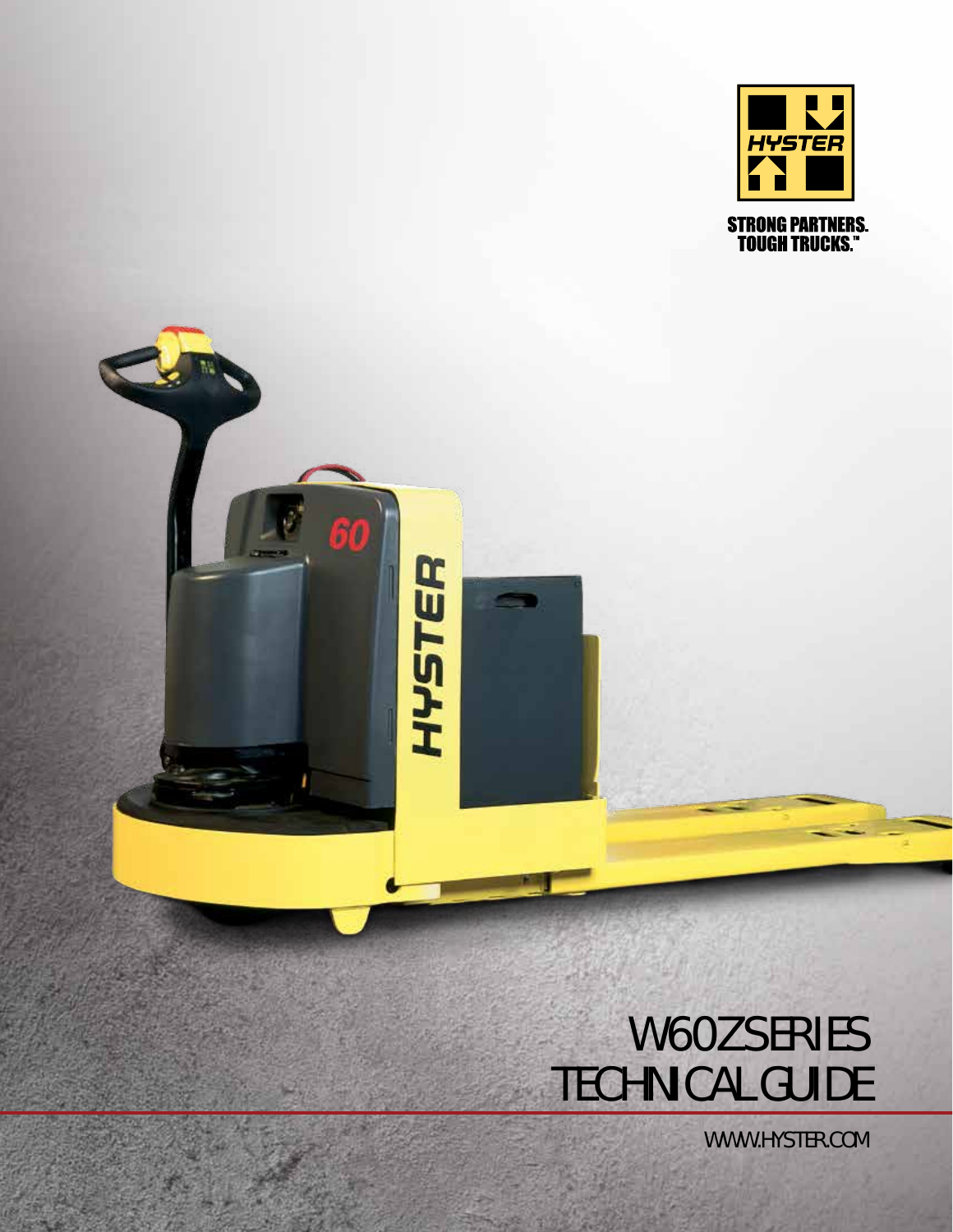



*Circled dimensions correspond to the line numbers on the tabulated chart inside the Technical Guide. Dimensions are in inches (millimeters).*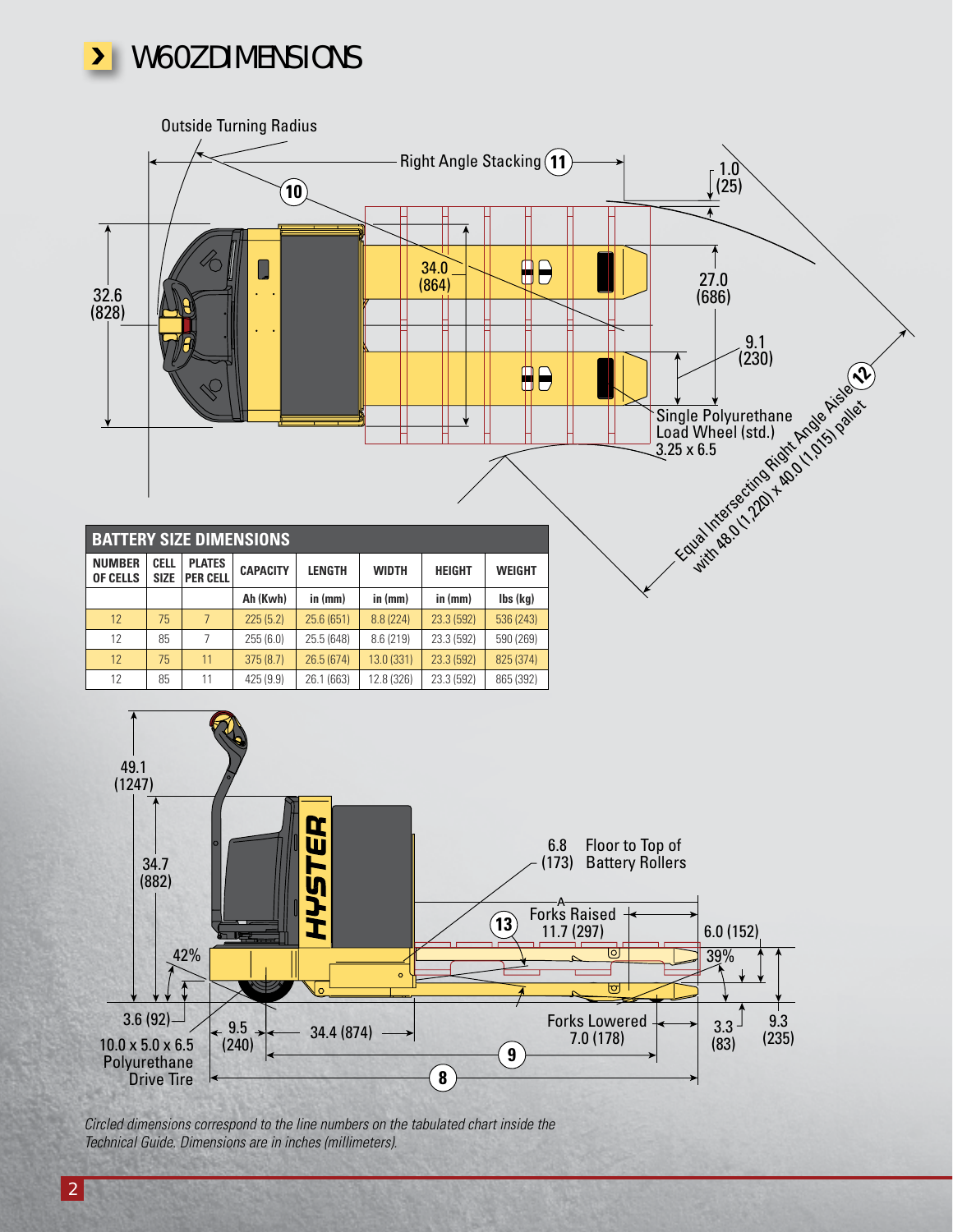## W60Z SPECIFICATIONS **<**

|                                                                                                                                                                                                                                                                                                                                                                                                                                                                                                                                                                                                                                                                                                                                                                                                                                                                                                                                                                                                                                                                                                                                                                                                                                                                                                                                                                                                                       |                  | Manufacturer                                                     |               | <b>Hyster Company</b>        |                               |              |  |
|-----------------------------------------------------------------------------------------------------------------------------------------------------------------------------------------------------------------------------------------------------------------------------------------------------------------------------------------------------------------------------------------------------------------------------------------------------------------------------------------------------------------------------------------------------------------------------------------------------------------------------------------------------------------------------------------------------------------------------------------------------------------------------------------------------------------------------------------------------------------------------------------------------------------------------------------------------------------------------------------------------------------------------------------------------------------------------------------------------------------------------------------------------------------------------------------------------------------------------------------------------------------------------------------------------------------------------------------------------------------------------------------------------------------------|------------------|------------------------------------------------------------------|---------------|------------------------------|-------------------------------|--------------|--|
| <b>GENERAL</b>                                                                                                                                                                                                                                                                                                                                                                                                                                                                                                                                                                                                                                                                                                                                                                                                                                                                                                                                                                                                                                                                                                                                                                                                                                                                                                                                                                                                        | $\overline{2}$   | <b>Model</b>                                                     |               | <b>W60Z</b>                  |                               |              |  |
|                                                                                                                                                                                                                                                                                                                                                                                                                                                                                                                                                                                                                                                                                                                                                                                                                                                                                                                                                                                                                                                                                                                                                                                                                                                                                                                                                                                                                       | $\overline{3}$   | Capacity, rated                                                  | lb (kg)       | 6,000 (2 700)                |                               |              |  |
|                                                                                                                                                                                                                                                                                                                                                                                                                                                                                                                                                                                                                                                                                                                                                                                                                                                                                                                                                                                                                                                                                                                                                                                                                                                                                                                                                                                                                       | $\overline{4}$   | Voltage                                                          |               | 24                           |                               |              |  |
| <b>DIMENSIONS</b>                                                                                                                                                                                                                                                                                                                                                                                                                                                                                                                                                                                                                                                                                                                                                                                                                                                                                                                                                                                                                                                                                                                                                                                                                                                                                                                                                                                                     | $\overline{5}$   | Nominal fork length                                              | in $(mm)$     | 36.0 (915)                   | 42.0 (1 067)                  | 48.0 (1 219) |  |
|                                                                                                                                                                                                                                                                                                                                                                                                                                                                                                                                                                                                                                                                                                                                                                                                                                                                                                                                                                                                                                                                                                                                                                                                                                                                                                                                                                                                                       | 6 <sup>1</sup>   | Width across forks                                               | in $(mm)$     | 27.0 (685)                   |                               |              |  |
|                                                                                                                                                                                                                                                                                                                                                                                                                                                                                                                                                                                                                                                                                                                                                                                                                                                                                                                                                                                                                                                                                                                                                                                                                                                                                                                                                                                                                       | $\overline{7}$   | Chassis length, with 13.4" battery compartment                   | in $(mm)$     | 34.4 (874)                   |                               |              |  |
|                                                                                                                                                                                                                                                                                                                                                                                                                                                                                                                                                                                                                                                                                                                                                                                                                                                                                                                                                                                                                                                                                                                                                                                                                                                                                                                                                                                                                       | $\boldsymbol{8}$ | Overall length, with 13.4" battery compartment                   | in $(mm)$     | 70.2 (1 783)                 | 76.2 (1 935)                  | 82.2 (2 087) |  |
|                                                                                                                                                                                                                                                                                                                                                                                                                                                                                                                                                                                                                                                                                                                                                                                                                                                                                                                                                                                                                                                                                                                                                                                                                                                                                                                                                                                                                       | 9                | Wheelbase, lowered with 13.4" battery compartment                | in $(mm)$     | 53.8 (1 367)                 | 59.8 (1 519)                  | 65.8 (1 670) |  |
|                                                                                                                                                                                                                                                                                                                                                                                                                                                                                                                                                                                                                                                                                                                                                                                                                                                                                                                                                                                                                                                                                                                                                                                                                                                                                                                                                                                                                       |                  | Wheelbase, raised with 13.4" battery compartment                 | in $(mm)$     | 49.1 (1 247)                 | 55.1 (1 400)                  | 61.1 (1 551) |  |
|                                                                                                                                                                                                                                                                                                                                                                                                                                                                                                                                                                                                                                                                                                                                                                                                                                                                                                                                                                                                                                                                                                                                                                                                                                                                                                                                                                                                                       | 10               | Turning radius, lowered, with 13.4" battery compartment          | in $(mm)$     | 63.2 (1 605)                 | 69.2 (1 758)                  | 75.2 (1 910) |  |
|                                                                                                                                                                                                                                                                                                                                                                                                                                                                                                                                                                                                                                                                                                                                                                                                                                                                                                                                                                                                                                                                                                                                                                                                                                                                                                                                                                                                                       |                  | Turning radius, raised, with 13.4" battery compartment           | in (mm)       | 58.5 (1 485)                 | 64.5 (1 638)                  | 70.5 (1 790) |  |
|                                                                                                                                                                                                                                                                                                                                                                                                                                                                                                                                                                                                                                                                                                                                                                                                                                                                                                                                                                                                                                                                                                                                                                                                                                                                                                                                                                                                                       | 11               | Right angle aisle stack, 13.4" batt. comp. w/ 40"x 48" pallet    | in $(mm)$     | 71.2 (1 808)                 | 76.6 (1 946)                  | 82.1 (2 096) |  |
|                                                                                                                                                                                                                                                                                                                                                                                                                                                                                                                                                                                                                                                                                                                                                                                                                                                                                                                                                                                                                                                                                                                                                                                                                                                                                                                                                                                                                       | 12               | Equal intersecting aisle, 13.4" batt. comp. w/ 40.0" wide pallet | in $(mm)$     | 56.5 (1 435)                 | 59.8 (1 519)                  | 62.9 (1 596) |  |
|                                                                                                                                                                                                                                                                                                                                                                                                                                                                                                                                                                                                                                                                                                                                                                                                                                                                                                                                                                                                                                                                                                                                                                                                                                                                                                                                                                                                                       | 13               | Grade clearance, center wheelbase, raised with pallet            | $\%$          | 39                           | 34                            | 31           |  |
|                                                                                                                                                                                                                                                                                                                                                                                                                                                                                                                                                                                                                                                                                                                                                                                                                                                                                                                                                                                                                                                                                                                                                                                                                                                                                                                                                                                                                       |                  | Grade clearance, forks first, raised with pallet                 | $\%$          | 39                           |                               |              |  |
|                                                                                                                                                                                                                                                                                                                                                                                                                                                                                                                                                                                                                                                                                                                                                                                                                                                                                                                                                                                                                                                                                                                                                                                                                                                                                                                                                                                                                       |                  | Grade clearance, chassis first, raised with pallet               | $\frac{0}{0}$ | 42                           |                               |              |  |
|                                                                                                                                                                                                                                                                                                                                                                                                                                                                                                                                                                                                                                                                                                                                                                                                                                                                                                                                                                                                                                                                                                                                                                                                                                                                                                                                                                                                                       | 14               | Overall lift height (TOF)                                        | in $(mm)$     | 9.3(236)                     |                               |              |  |
|                                                                                                                                                                                                                                                                                                                                                                                                                                                                                                                                                                                                                                                                                                                                                                                                                                                                                                                                                                                                                                                                                                                                                                                                                                                                                                                                                                                                                       | 15               | Overall fork lifting height                                      | in $(mm)$     | 6.0(154)                     |                               |              |  |
| <b>BATTERY</b><br>PERF <sup>+</sup>                                                                                                                                                                                                                                                                                                                                                                                                                                                                                                                                                                                                                                                                                                                                                                                                                                                                                                                                                                                                                                                                                                                                                                                                                                                                                                                                                                                   | 16               | Battery compartment size, 13.4" batt. compartment (L x W x H)*   | in            | 32.0 x 13.4 x 31.0           |                               |              |  |
|                                                                                                                                                                                                                                                                                                                                                                                                                                                                                                                                                                                                                                                                                                                                                                                                                                                                                                                                                                                                                                                                                                                                                                                                                                                                                                                                                                                                                       |                  | Battery compartment size, 13.4" batt. compartment (L x W x H)*   | (mm)          |                              | $(812 \times 340 \times 787)$ |              |  |
|                                                                                                                                                                                                                                                                                                                                                                                                                                                                                                                                                                                                                                                                                                                                                                                                                                                                                                                                                                                                                                                                                                                                                                                                                                                                                                                                                                                                                       | 18               | Battery weight, 13.4" batt. compartment, 24-Volt - minimum       | $lb$ (kg)     | 536 (243)                    |                               |              |  |
|                                                                                                                                                                                                                                                                                                                                                                                                                                                                                                                                                                                                                                                                                                                                                                                                                                                                                                                                                                                                                                                                                                                                                                                                                                                                                                                                                                                                                       |                  | Battery weight, 13.4" batt. compartment, 24-Volt - maximum       | $lb$ (kg)     | 865 (392)                    |                               |              |  |
|                                                                                                                                                                                                                                                                                                                                                                                                                                                                                                                                                                                                                                                                                                                                                                                                                                                                                                                                                                                                                                                                                                                                                                                                                                                                                                                                                                                                                       | 19               | Travel speed, NL / RL mph                                        | mph (km/h)    | 3.7(6.0) / 2.6(4.2)          |                               |              |  |
|                                                                                                                                                                                                                                                                                                                                                                                                                                                                                                                                                                                                                                                                                                                                                                                                                                                                                                                                                                                                                                                                                                                                                                                                                                                                                                                                                                                                                       | 20               | Lift / lower speed, w/ 13.4" batt. compartment, 24-Volt NL       | seconds       | 3.7 / 3.0                    |                               |              |  |
|                                                                                                                                                                                                                                                                                                                                                                                                                                                                                                                                                                                                                                                                                                                                                                                                                                                                                                                                                                                                                                                                                                                                                                                                                                                                                                                                                                                                                       |                  | Lift / lower speed, w/ 13.4" batt. compartment, 24-Volt RL       | seconds       | 4.7/1.8                      |                               |              |  |
| E                                                                                                                                                                                                                                                                                                                                                                                                                                                                                                                                                                                                                                                                                                                                                                                                                                                                                                                                                                                                                                                                                                                                                                                                                                                                                                                                                                                                                     | 21               | Drive tire size (Rubber)                                         | in            | $10.0 \times 5.0 \times 6.5$ |                               |              |  |
|                                                                                                                                                                                                                                                                                                                                                                                                                                                                                                                                                                                                                                                                                                                                                                                                                                                                                                                                                                                                                                                                                                                                                                                                                                                                                                                                                                                                                       | 22               | Load wheel size, Single (Polyurethane)                           | in            | $3.25 \times 6.5$            |                               |              |  |
|                                                                                                                                                                                                                                                                                                                                                                                                                                                                                                                                                                                                                                                                                                                                                                                                                                                                                                                                                                                                                                                                                                                                                                                                                                                                                                                                                                                                                       | 23               | Weight, total approx. with 13.4" batt. compartment w/o battery   | $lb$ (kg)     | 987 (448)                    | 1,007 (457)                   | 1,022 (464)  |  |
| * Length is measured side to side of truck. Width is measured front to back on the truck.<br>W60Z pallet trucks use SB175 red connector - 16.0" (406 mm) 1/0 gauge leads, B position.<br>Number of plates for the industrial battery is 7 to 11, depending on the amp hour rating chosen.<br>Maximum battery height with optional load backrest extension (LBE) and battery rollers is 23.3" (592 mm).<br>The W60Z walkie pallet truck can utilize a battery with a maximum amp hour capacity of 510 Ah (11.9 kw).<br>CERTIFICATION: Hyster lift trucks meet the design and construction requirements of B56.1-1969, per OSHA Section 1910.178(a)(2), and also comply with the B56.1 revision in effect at time of manufacture.<br>Certification of compliance with the applicable ANSI standards appears on the lift truck.<br>t NOTE: Performance specifications / ratings are for truck equipped as described under Standard Equipment in this technical guide. Performance specifications are affected by the condition of the vehicle<br>and how it is equipped, as well as by the nature and condition of the operating area. Specifications are subject to change and the proposed application should be discussed with your authorized Hyster<br>Company Dealer.<br>Optional load wheels affect outside turning radius and right angle stacking aisles. Contact your dealer if these dimensions are critical. |                  |                                                                  |               |                              |                               |              |  |